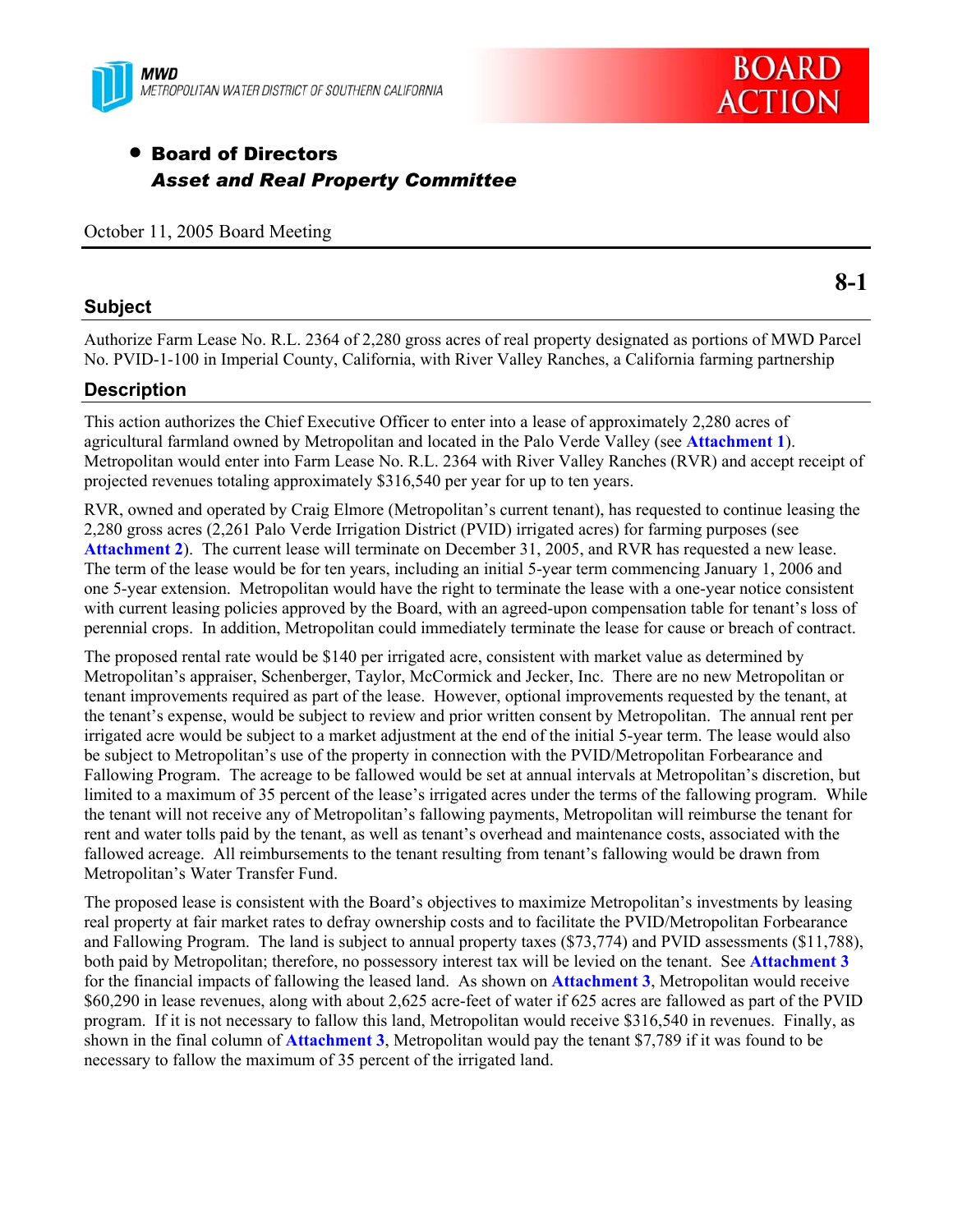# **Policy**

Metropolitan Water District Administrative Code Section 8230: Grants of Real Property Interests

# **California Environmental Quality Act (CEQA)**

CEQA determination for Option #1:

Pursuant to the provisions of CEQA and the State CEQA Guidelines, a Final Environmental Impact Report (Final EIR) for the Proposed Palo Verde Irrigation District Land Management, Crop Rotation, and Water Supply Program (Program) has been prepared and certified, along with an adopted Findings of Fact (findings). The present board actions are based on minor administrative and fiscal changes, i.e., authorizing Metropolitan to enter into a farm lease and pay related real estate fees and not on any substantial changes to the approved Program itself. Accordingly, no further CEQA documentation is necessary for the Board to act with regard to the proposed actions.

The CEQA determination is: Determine that the proposed actions have been previously addressed in the certified Final EIR and adopted findings and that no further environmental analysis or documentation is required.

CEQA determination for Option #2:

None required

CEQA determination for Option #3:

For aspects of the management plan involving the PVID/MWD Forbearance and Fallowing Program: The CEQA determination is the same as in Option #1.

For aspects of the management plan for continued agricultural purposes and seeking tenants through the Request for Proposal process and advertising: The proposed action is categorically exempt under the provisions of CEQA and the State CEQA Guidelines. In particular, the proposed action consists of the leasing, licensing, maintenance, and operating of existing equipment and facilities with negligible or no expansion of use beyond that existing at the time of the lead agency's determination. In addition, it will not have a significant effect on the environment. Accordingly, this proposed action qualifies as a Class 1 Categorical Exemption (Section 15301 of the State CEQA Guidelines).

The CEQA determination is: Determine that pursuant to CEQA, the proposed action qualifies under a Categorical Exemption (Class 1, Section 15301 of the State CEQA Guidelines).

# **Board Options/Fiscal Impacts**

#### **Option #1**

Adopt the CEQA determination and authorize the Chief Executive Officer to

- a. Enter into Farm Lease No. R.L. 2364 over MWD Parcel No. PVID-1-100; and
- b. Execute a lease in a form approved by the General Counsel.

**Fiscal Impact:** Up to \$316,540 annual revenue over the ten-year term of the lease

#### **Option #2**

Do not authorize a farm lease with River Valley Ranches, and consider potential other tenants.

**Fiscal Impact:** Loss of revenue and increased maintenance costs to Metropolitan

### **Option #3**

Direct staff to prepare a management plan for the property including seeking tenants through advertisements and issuance of Request for Proposals.

**Fiscal Impact:** Lost opportunity for revenue and increased maintenance costs to Metropolitan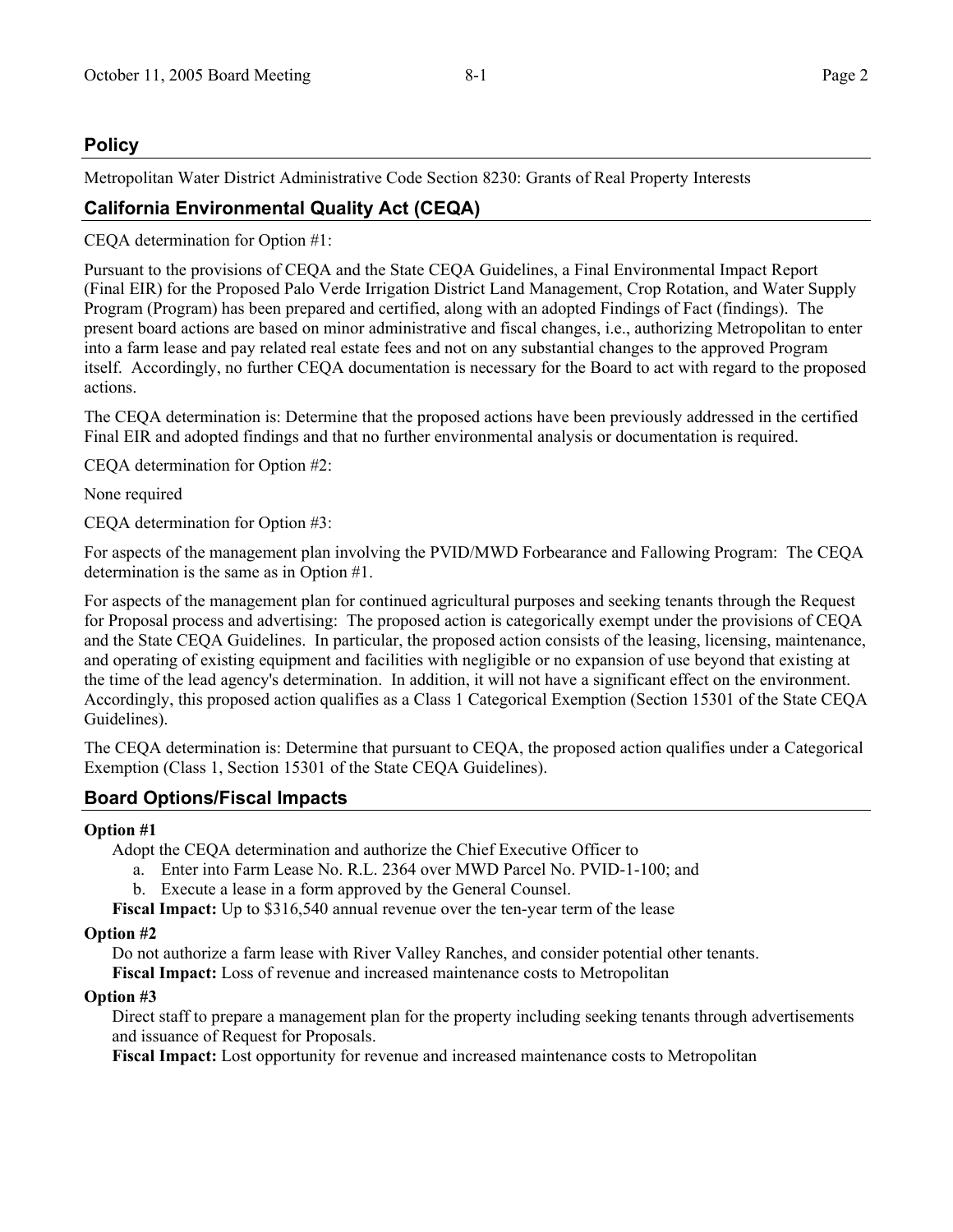# **Staff Recommendation**

Option #1

 $U$  . 8/15/2005 *Date Roy L. Wolfe Manager, Corporate Resources*  8/26/2005 *Dennis B. Underwood Date CEO/General Manager* 

**Attachment 1 – Location Map** 

**Attachment 2 – Exhibit Map of MWD Fee Parcel No. PVID-1-100** 

**Attachment 3 – Financial Impacts of Fallowing Leased Property** 

BLA #3618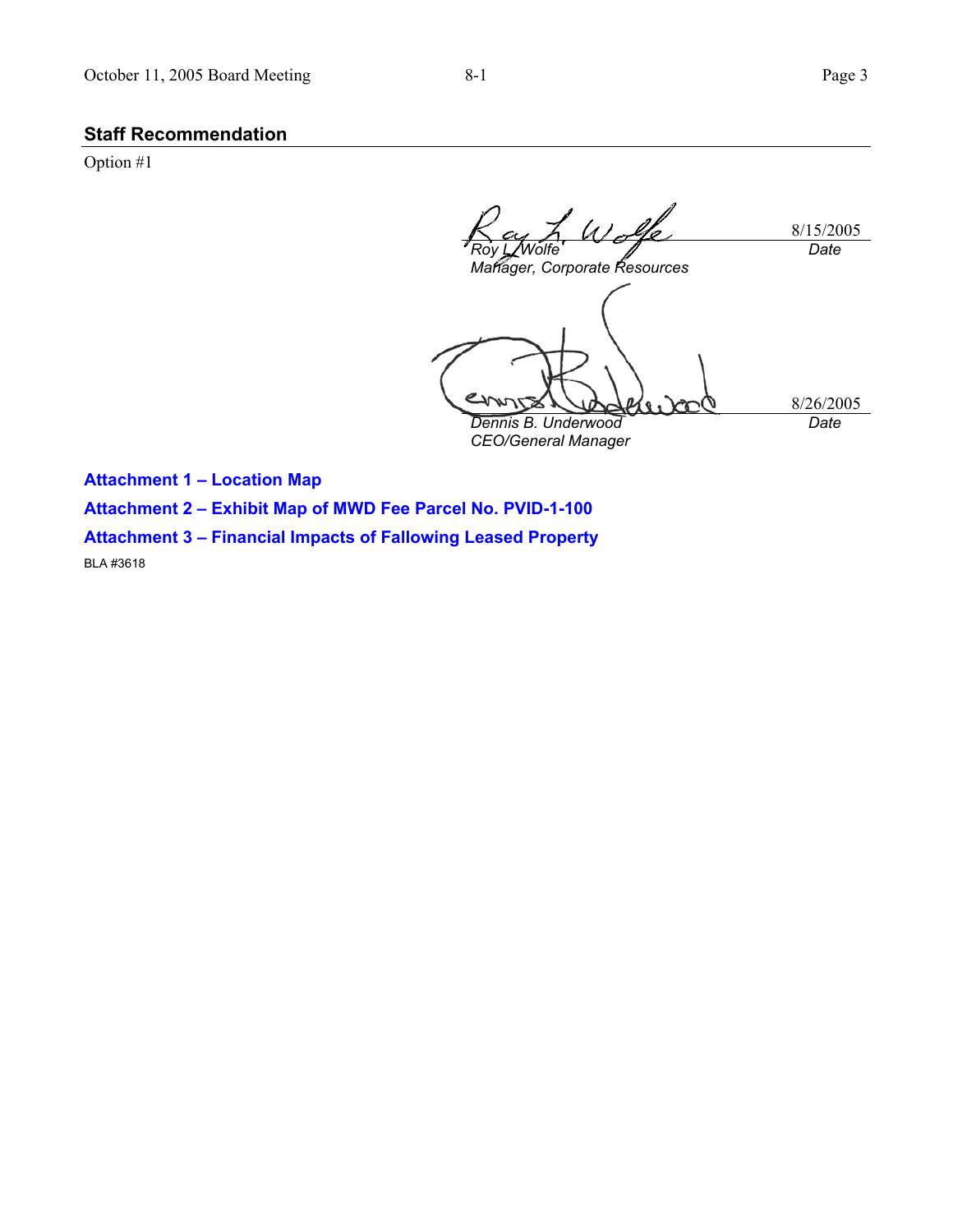

Location Map<br>Palo Verde Valley and Vicinity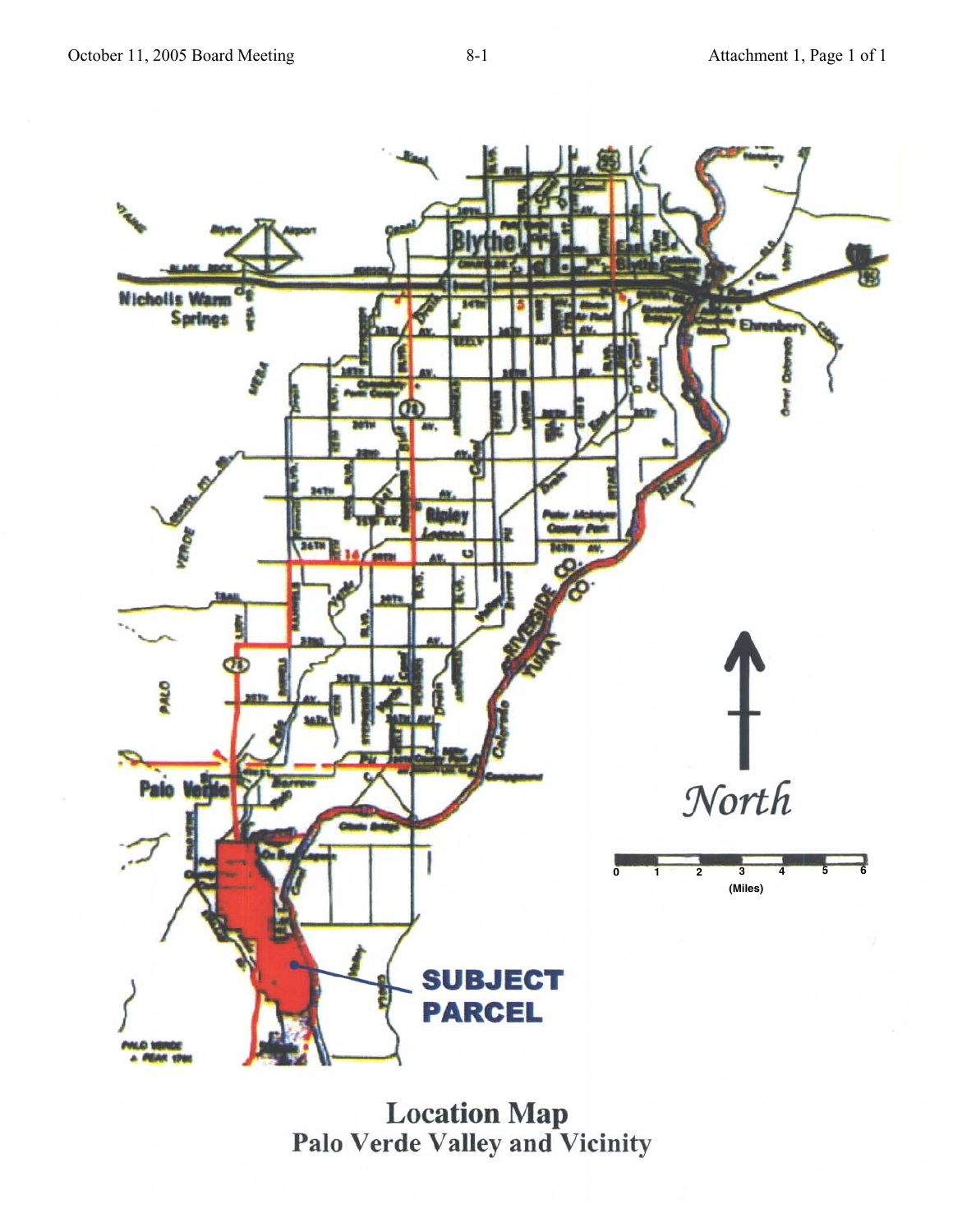